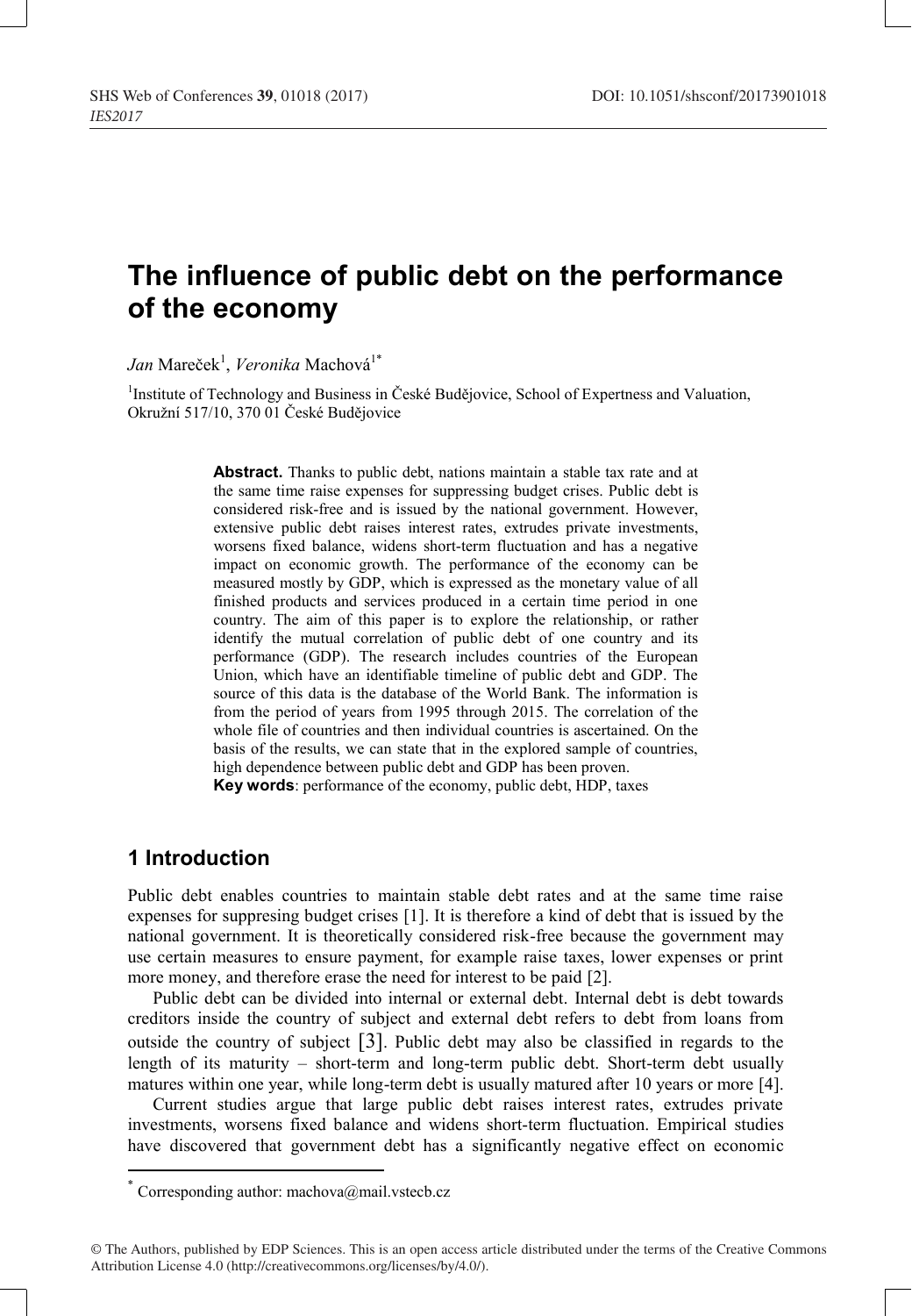growth [5]. On the basis of these arguments it is therefore very important to ask if the public debt in a subject country is excessively high and potentionally harmful, and eventually try to change the current state using certain resources [6].

Public debt is usually done on the basis of lending government bonds and issuing securities [7]. Countries which are less creditworthy than others borrow directly from world-wide organizations such as the World Bank and other international financial institutions [8].

This paper analyzes the influence of public debt on the performance of the economy. This performance can be measured mainly by the gross domestic product (GDP). GDP is therefore one of the most important economic indexes which represents the outlook of the national economy. It is therefore very important to determine the forecasts and estimates of GDP according to official statistic data [9].

GDP measures the financial value of all production of all goods and services in a subject country during a certain time period. It creates the economic performance of a country or regions and is important for comparing the differences between the standard of living in subject countries. In general, there are three methods for determining GDP, specifically on the basis of production, expenditure and revenues [10]. Individual methods will be described later. GDP is therefore expressed as the monetary value of all finished products and services produced in a certain time period in one subject country. GDP is usually calculated on a yearly basis, it is however possible to calculate it quarter-yearly [11]. GDP encompasses all private and public consumption, investments, government spending, private resources, paid construction expenses and foreign commercial balance. GDP thus determines the economic performance of the country [12].

GDP is therefore a measure of consumer expenditure (C) plus business investment (I) and government spending (G), as well as net exports, which are exports without imports (X-M). The dynamics of the GDP structure by revenue category reflects a real reduction in household incomes and a growing tax burden [13]. GDP can be measured by the expenditure or production method. The expenditure method is based on the ascertainment and sum of the amounts for purchases of final products and services in a single year, including consumer spending, capital expenditures, government expenditures and net exports. The production method, also referred to as a pure product method, is based on the value of the produced goods or services, usually per year. Firstly, the gross value of production is estimated in all sectors. Intermediate consumption, such as the cost of materials, supplies and services used in final output, is then deducted, and then gross output is reduced by intermediate consumption to develop net output [14, 15]. GDP is measured not only by the expenditure and production method, but also by the pension method. This method of determining GDP is complemented by all incomes of households and firms. Total expenses for all final goods and services are income earned as wages, profits, rents and interest. By combining all wages, profits, rents and interest, it is possible to determine GDP [16, 17].

The aim of the paper is to examine the relationship, or rather to identify the correlation between the amount of the country's debt and its performance.

## **2 Data and methods**

The survey will include countries in the European Union where we will be able to identify the timeline of public debt and gross domestic product (GDP). Data will be obtained from the World Bank database (The World Bank, 2017). The data will be from a period of twenty one years, namely 1995-2015. These countries will be Belgium, Bulgaria, the Czech Republic, Denmark, Estonia, Finland, France, Ireland, Italy, Lithuania, Latvia,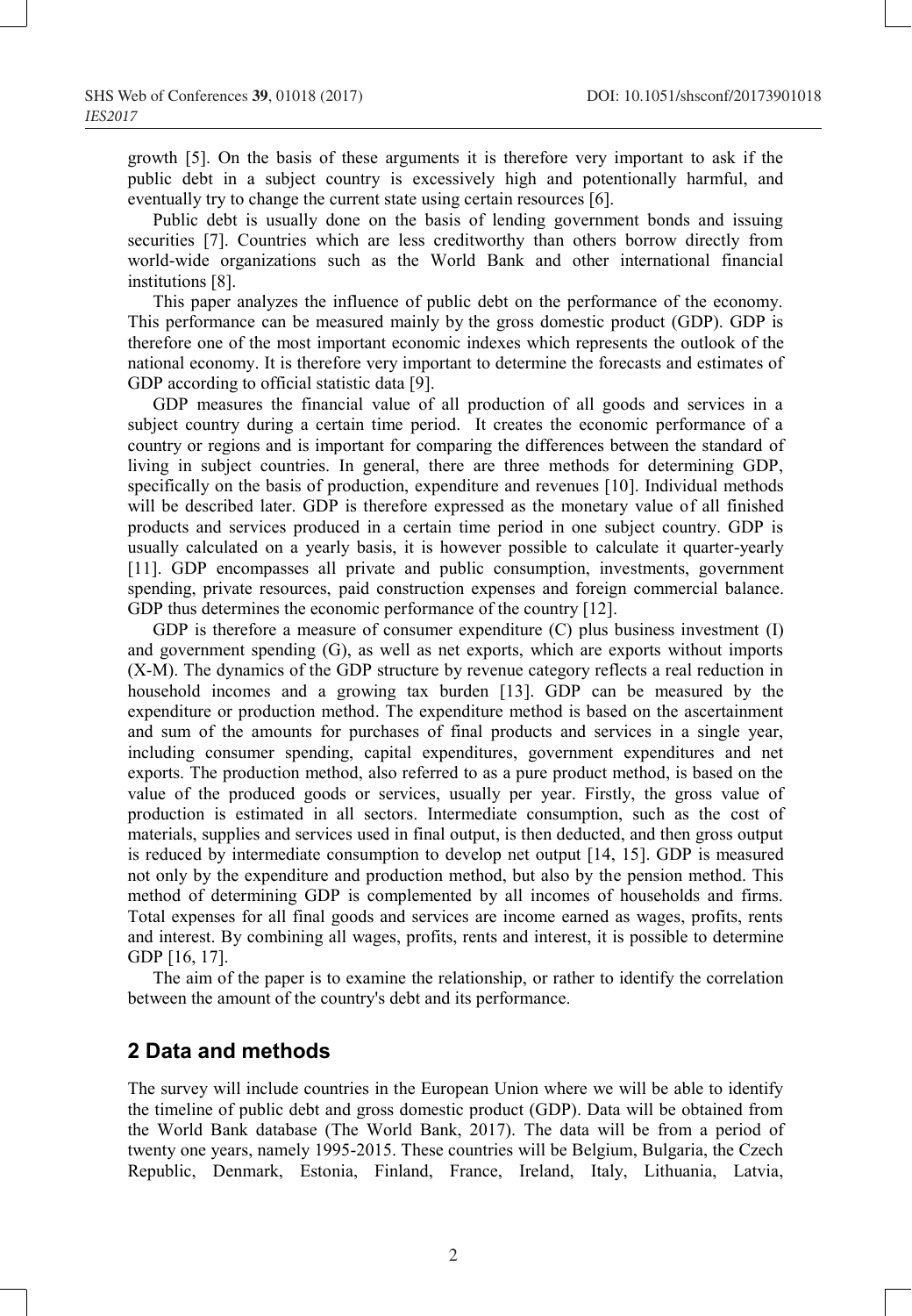Luxembourg, Cyprus, Hungary, Malta, Greece, Slovakia, Slovenia, Spain, Sweden and the United Kingdom.

All financial data is in millions of Euro. We will be basing it on the following formula:

$$
\rho_{x,y=\frac{Cov\left(X,Y\right)}{\sigma_{x\ast}\sigma_{y}}}\tag{1}
$$

where  $\overline{\mathbf{x}} \cdot \mathbf{a} \cdot \overline{\mathbf{y}}$  are the mean values of GDP and public debt.

We will examine the correlation of both the entire selection, i.e. for the whole set of countries, and for each country of the data set.

### **3 Results**

As already indicated in the methodology, the correlation of the entire set of states will first be examined, then the correlation for each country of the data file.

#### **3.1 Measurement of the whole set of countries**

When we apply all data from the dataset, that is to say, for all observed countries, we get a correlation coefficient of 0.882. This is a very high dependence of both quantities. The result predicts interesting results on the national level. If we want to interpret the value of 0.882, we must unequivocally state that the level of GDP is very much influenced by the size of the public debt of the surveyed sample of countries. We can even conclude that the higher the value of the public debt, the higher the total GDP of the surveyed group of countries. It will certainly be very interesting how the country's correlation will develop. We will surely have to focus our attention on, let's say, the countries troubled in the past. Specifically in regards to problems with debt (ideally in relation to GDP). In particular, we should continue to focus on Greece, which is still very much confronted with the effects of the global economic crisis. A very interesting country from this point of view will also be Italy, whose debt is also extremely high in relation to GDP.

#### **3.2. Measurement of individual countries of the examined file**

Table 1 provides the country-by-country correlation coefficients and the GDP of each country of the surveyed file.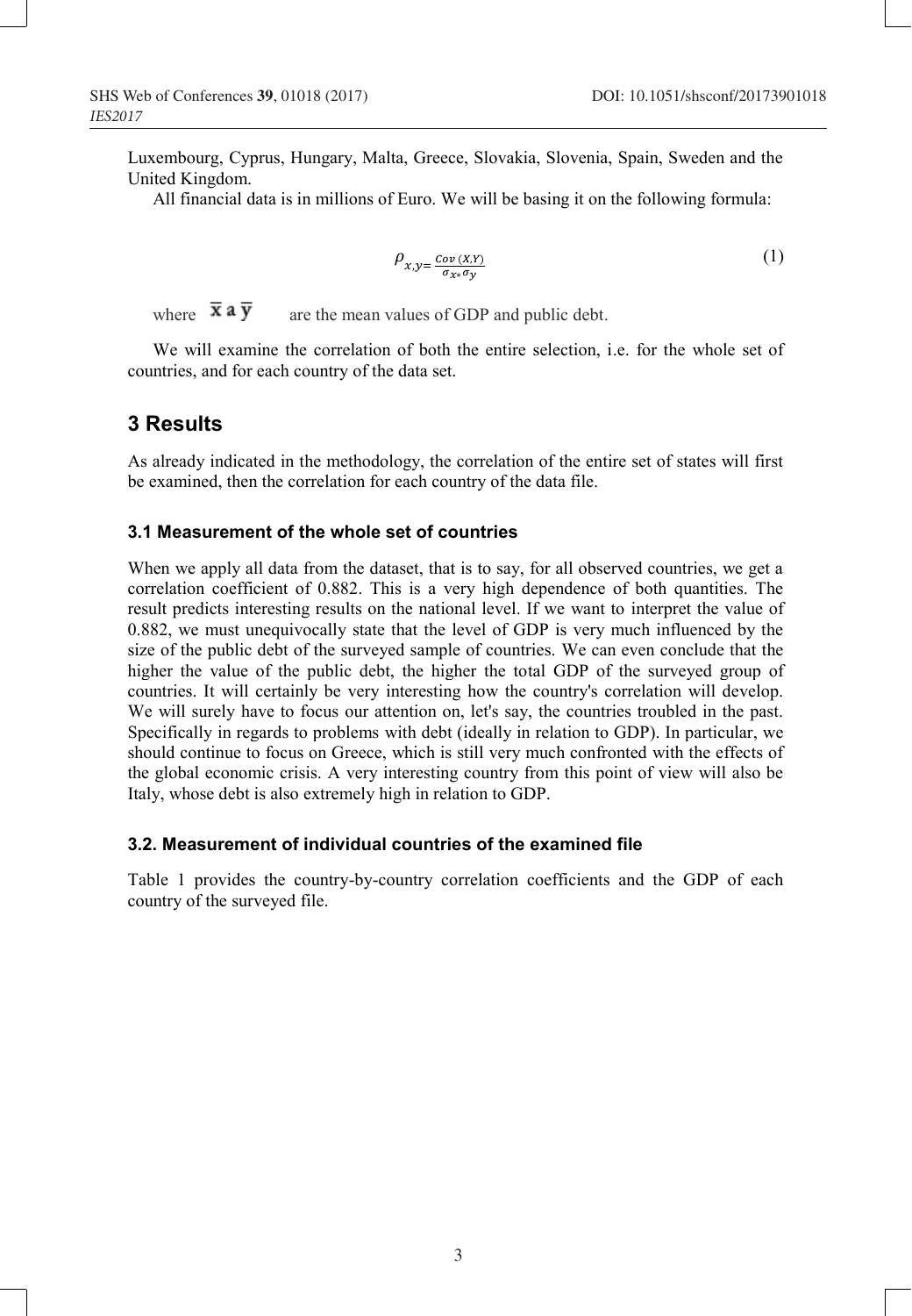| Country         | <b>Correlation coefficient</b> | Country        | <b>Correlation coefficient</b> |
|-----------------|--------------------------------|----------------|--------------------------------|
| Poland          | 0,978795773                    | Portugal       | 0,847339537                    |
| Germany         | 0,953788009                    | Cyprus         | 0,812400833                    |
| Czech Republic  | 0,949450649                    | Slovenia       | 0,79948063                     |
| Hungary         | 0,94506547                     | United Kingdom | 0,780284517                    |
| Belgium         | 0.920808469                    | Finland        | 0,759296546                    |
| Slovak Republic | 0.914040138                    | Bulgaria       | 0,727560281                    |
| Austria         | 0.905395381                    | Ireland        | 0,726590126                    |
| Romania         | 0,887252931                    | Malta          | 0,675399045                    |
| Italy           | 0,884444598                    | Spain          | 0,616071299                    |
| France          | 0,878382158                    | Greece         | 0,587727189                    |
| Latvia          | 0,877541173                    | Denmark        | 0,538750292                    |
| Luxembourg      | 0,857657409                    | Sweden         | 0,53259842                     |
| Lithuania       | 0,857575759                    | Netherlands    | 0,398606968                    |
| Estonia         | 0.847928938                    |                |                                |

**Table 1.** Correlation coefficients of public debt and GDP of countries surveyed.

The results are sorted by the correlation coefficient. For a better view, the data was inserted into the chart in Figure 1.



**Fig. 1.** Coefficients of country correlation.

The figure shows that Poland's value was the highest, almost 0.98. On the contrary, the lowest correlation value can be observed for the Netherlands, almost 0.4. We can consider the value 0.7 to be the border of large interdependence of the monitored quantities. The average correlation coefficient of the monitored set of countries is 0.795. This is a very high value. This average basically means that the correlation coefficient of all data surveyed has linked national debt and GDP not only within the country but also across the surveyed sample. However, this does not change the fact that even the average correlation coefficient is very high. Of the 27 countries surveyed, 17 countries are above the average correlation coefficient. For 22 countries, we can talk about a high degree of dependence. Only 5 countries have a lower degree of dependency. In addition, only one country, namely the Netherlands, is below the correlation coefficient of 0,5.

The Czech Republic is highlighted in red. In this case, the correlation coefficient is 0.949. In the list of countries surveyed, it occupies the third place. The interdependence of state debt and GDP is exceptionally high in the Czech Republic.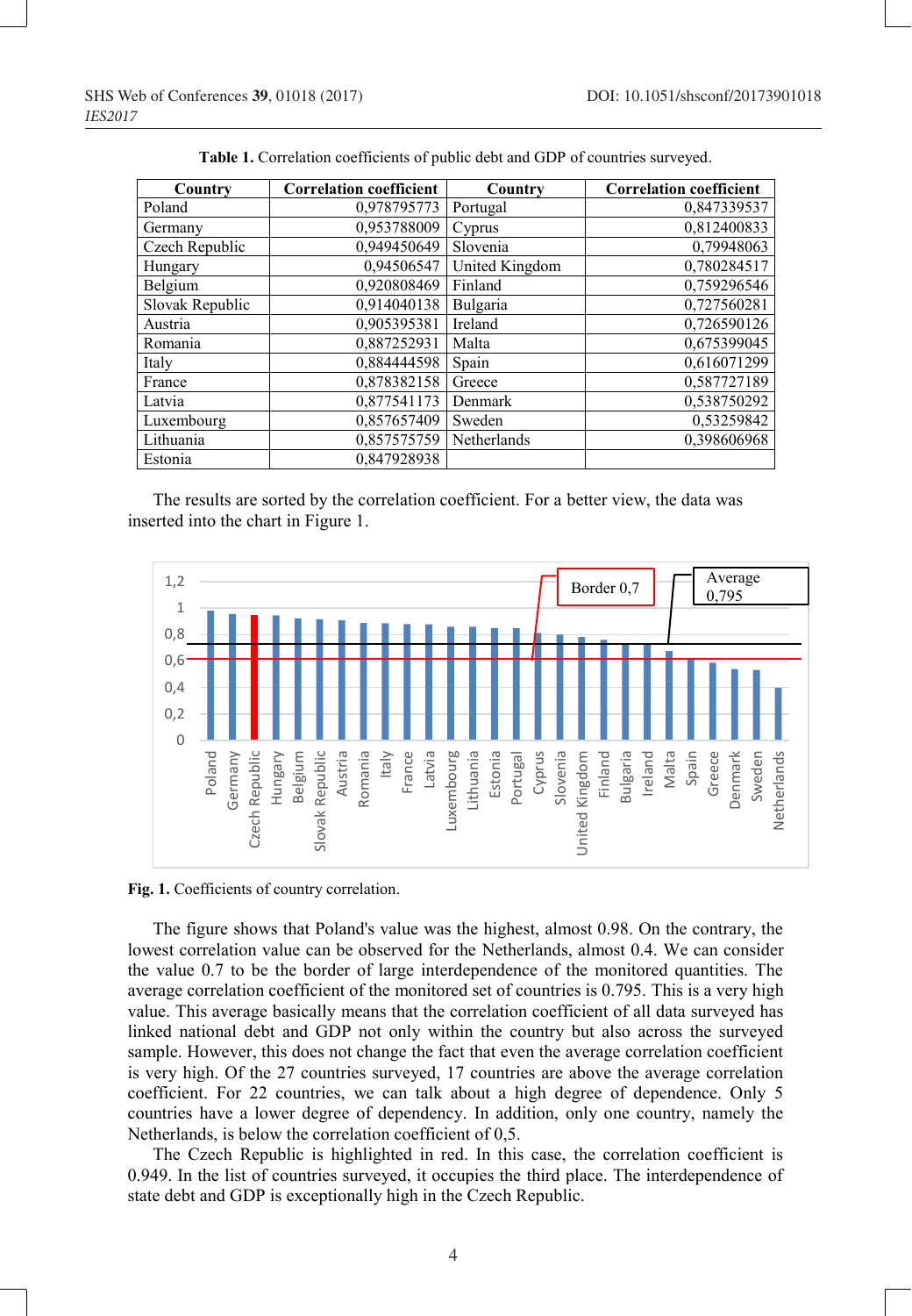We will now focus on selected countries and analyze the evolution of public debt and GDP over the period under review.

First, let's look at Poland, which shows the highest degree of public debt and GDP in all the countries surveyed. Development is the subject of figure 2.



**Fig. 2.** Poland – Public Debt Development and GDP.

It is clear from the picture that public debt and GDP have developed over the whole period under review in exactly the same way. Any fluctuations in public debt developments are immediately reflected in the GDP. We can say that the higher the state debt, the higher the GDP. It can be seen that Poland is using its available resources very efficiently. In addition, its economy has high potential. If Poland does not reach its production caps, further increases in public debt may be recommended.

The second country to be studied is the Czech Republic. The situation is depicted in the figure in Figure 3.



**Fig. 3.** Czech Republic – Public Debt and GDP Developments.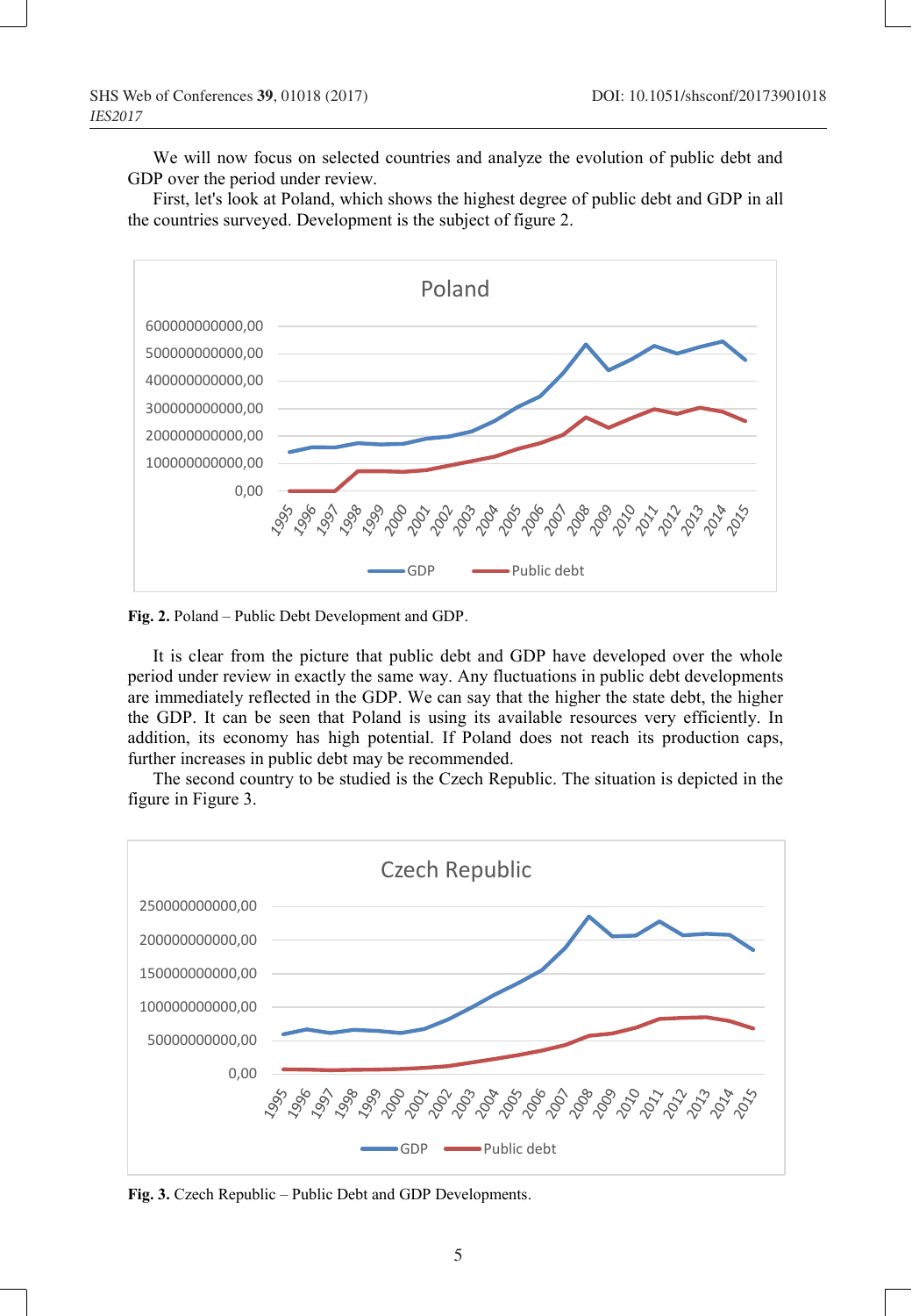The Czech Republic also has a very high dependence on public debt and GDP. However, it is clear from the picture that the two variables do not develop as plastically as in the case of Poland. We can state that the Czech Republic also uses its resources in an efficient way. We can also say that the Czech Republic has a great potential. However, there is a certain delay between the use of foreign funds (ie public debt) and the result in the form of GDP. In addition, fluctuations are eroding, particularly in 2008. This could of course be caused by the economic crisis. However, in the case of Poland, the delay did not occur. Figure 4 shows the situation in Italy.



**Fig. 4**. Italy – Developments in public debt and GDP.

Unlike Poland and the Czech Republic, Italy has had a relatively high debt ratio throughout the period under review. The Czech Republic and Poland had their public debts at around 60% or less of GDP. By contrast, Italy's public debt is above GDP. It is clear that the interest that Italy has to pay for its debts is enormous and GDP growth slows down. In 2015, Italy's public debt is about 130% of GDP. However, despite this high debt ratio, Italy has a rate of public debt and GDP of 0.884. It can be said that with lower public debt, Italy's economy performance would be significantly lower. We can conclude that Italian national economists are at risk. At present, when Italy is able to pay interest on the use of foreign funds, where the economy is very efficient and overall has great potential, this strategy appears to be very effective, albeit rather risky. If we look from the other side to the dependence of the two variables, it is clear that the correlation is not 1. This means that the dependence is not absolute and the remaining 0.116 (some independence, some inefficiency in the use of foreign sources) should be used by Italy to reduce its public debt, at least at the time of its growth.

From the point of view of the interpretation of the state debt and GDP development, Greece is a very interesting country that has faced problems since the world economic crisis. Government debt and GDP growth in Greece is the subject of figure 5.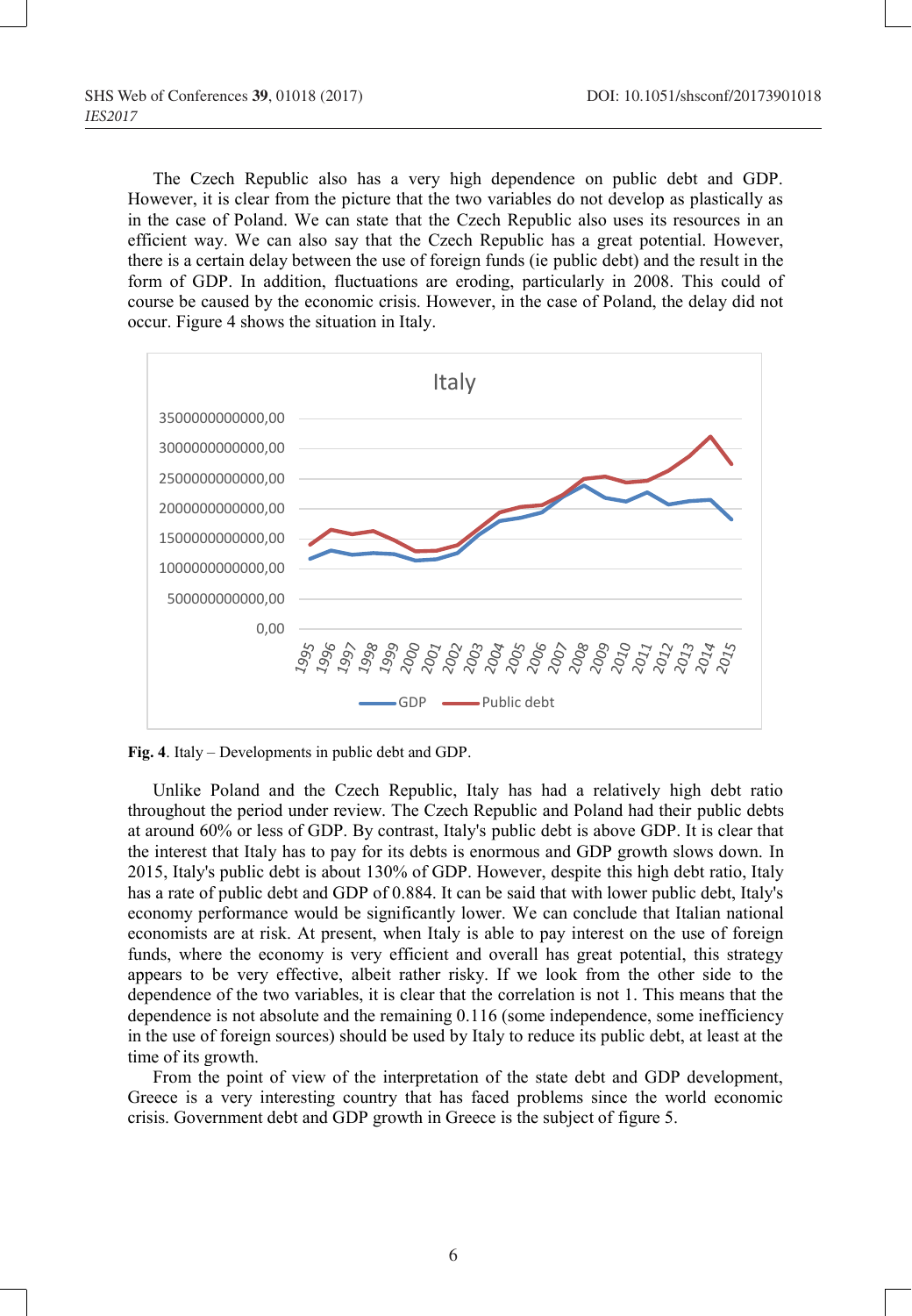#### SHS Web of Conferences **39**, 01018 (2017) DOI: 10.1051/shsconf/20173901018 *IES2017*





The correlation coefficient of public debt and Greece's GDP is around 0.588. This is the dependence of the two variables, though not extreme. Dependence can be seen in the picture by 2007. However, in the first year of the global economic crisis, the situation is changing. GDP is beginning to fall rapidly. Conversely, public debt is rising sharply. In 2011, the public debt exceeds the level of GDP. Subsequently, public debt stagnates and begins to decline. In 2015 it is again below GDP. This is the result of the Greek government's saving measures (including the overall restructuring of the Greek public debt) and the pressure of the international community. However, it is clear that Greece's public debt is a burden for its country and, unlike other countries, slows down the performance of the economy. This is due to the amount of interest paid and probably the reluctance of other countries to lend money to Greece. Sweden is also interesting for the result, as shown in Figure 6.



**Fig. 6.** Sweden – Public debt and GDP growth.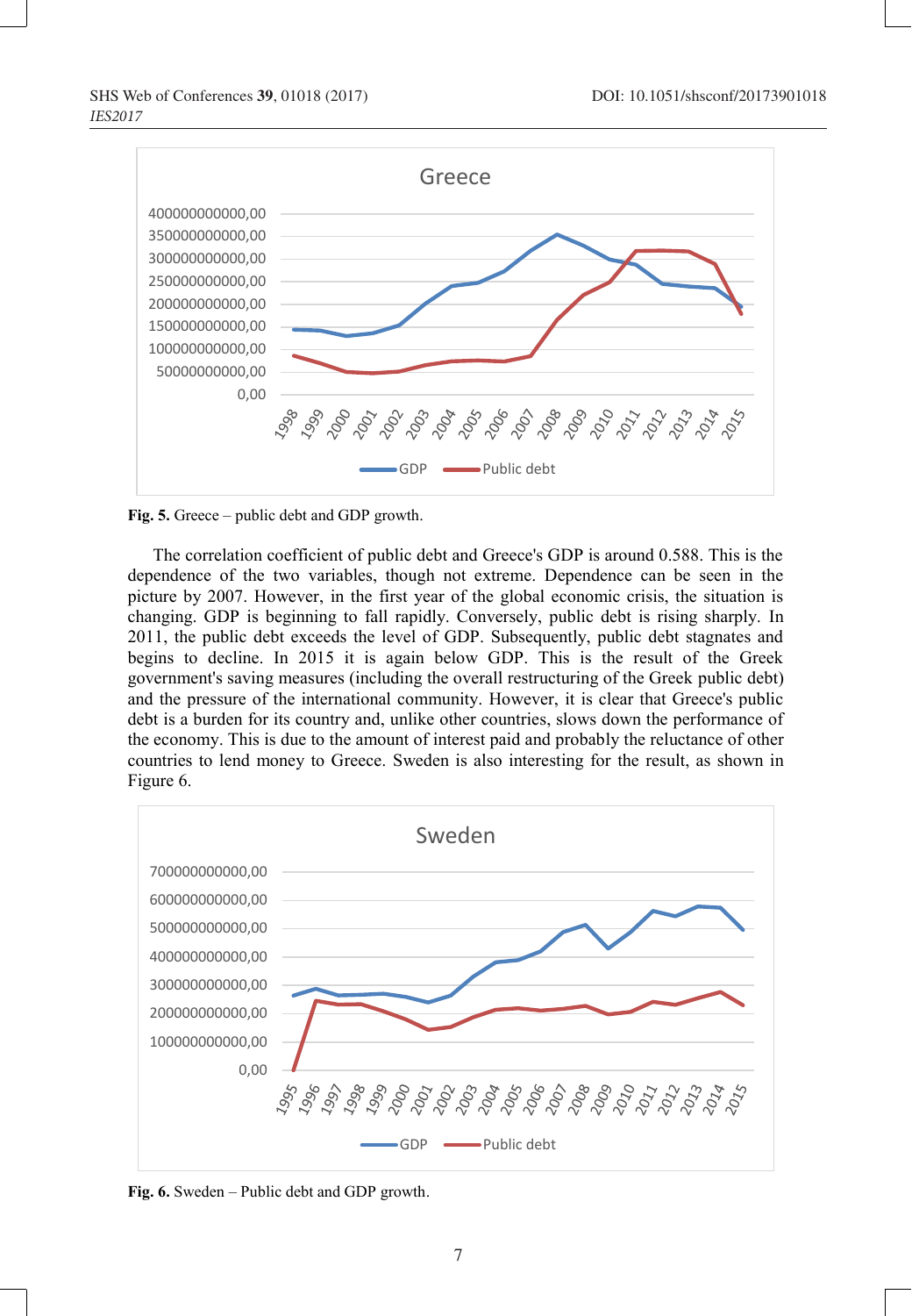Sweden has a correlation coefficient of 0.532. This is the second lowest value in the surveyed countries. The public debt of Sweden is relatively low in relation to GDP. It is clear that Sweden does not need foreign funds to grow, and does not use these funds.

# **4 Conclusion**

The aim of the paper was to explore the relationship, or rather to identify the correlation between the amount of the country's debt and its performance.

On the basis of the results, we can state that a large dependence of public debt and GDP has been demonstrated in the sample of countries surveyed. In the case of the 22 countries surveyed, headed by Poland and Germany, a rise in public debt may be recommended. The result will most likely increase their GDP.

In 5 countries, it is not advisable to recommend a rise in public debt. Either a country with a high state debt (Greece) or a country where debt growth will not mean a rise in the economy's performance (Sweden, the Netherlands).

The goal of the paper was met.

## **References**

- 1. M. A. Allen, M. Digiuseppe, Tightening the Belt: Sovereign Debt and Alliance Formation. *International Studies Quarterly*, **57**(4), 647-659, (2013)
- 2. F. Fastenrath, M. Schwan, Ch. Trampusch, Where states and markets meet: the financialisation of sovereign debt management. *New Political Economy*, **22**(3), 273- 293 (2016)
- 3. C. Bowdler, R. P. Esteves, Sovereign debt: the assessment. *Oxford Review of Economic Policy*, **29**(3), 463-477 (2013)
- 4. L. Agnello, V. Castro, J. T. Jalles, R. M. Sousa, Financial stress and sovereign debt composition. *Applied Economics Letters*, **23**(9), 678-683 (2015)
- 5. M. Caner, T. Grennes, F. Koehler-Geib, Finding the tipping point: When sovereign debt turns bad. Sovereign Debt and the Financial Crisis: *Will this Time be Different,* 63-75 (2011)
- 6. J. Xu, X. Zhang, China's sovereign debt: A balance-sheet perspective. *China Economic Review*, 31, 55-73 (2014)
- 7. P. Rousek, M. Vochozka, Public production of private and public goods in the Czech Republic in 2013. Proceedings of the 7th International conference *Economic Challenges in Enlarged Europe*, 1-9, (2015)
- 8. M. Ehrmann, M. Fratzscher, Euro area government bonds Fragmentation and contagion during the sovereign debt crisis*. Journal of International Money and Finance*, 70, 26-44 (2017)
- 9. V. Bartoseviciene, S. Janusauskaite, S. Motuziene, Prognostication of the gross domestic product. *Proceedings of the 2nd International Scientific Conference on Globalisation and Integration Challenges to Rural Development in Eastern and Central* Europe, Kaunas City, Lithuania, 211-213, (2005)
- 10. J. Vrbka, Predicting Future GDP Development by Means of Artificial Intelligence. *Littera Scripta*, **9**(3), 154-167 (2016)